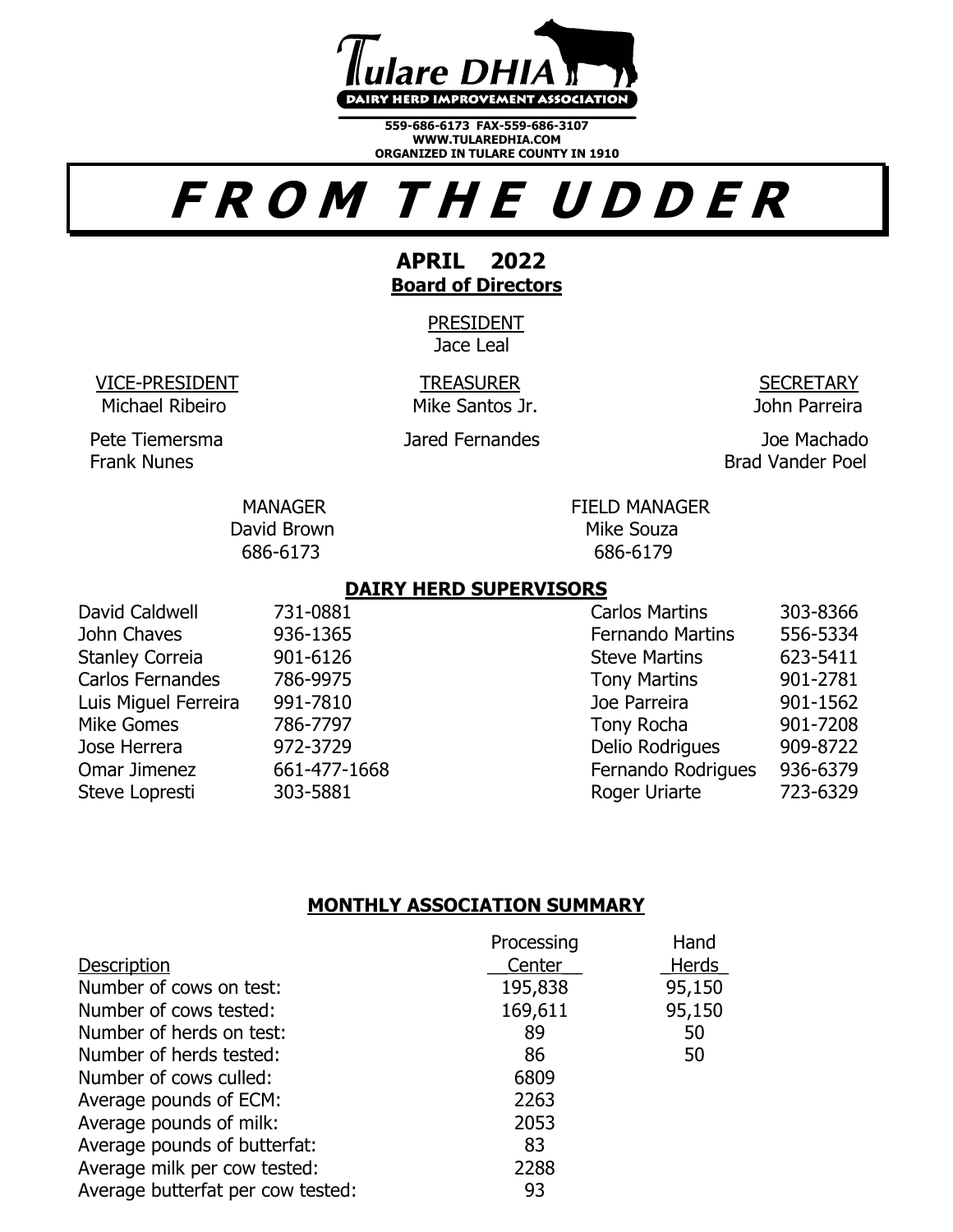# **TULARE DHIA MEMBER HERDS RANKED BY ENERGY CORRECTED MILK FOR ALL COWS IN HERD (TOP 50 HERDS - 2X & 3X HERDS)**

|                                  |    |            | <b>COWS IN HERD</b> |      | <b>COWS</b>    | <b>TESTED</b> |
|----------------------------------|----|------------|---------------------|------|----------------|---------------|
| <b>OWNER</b>                     |    | <b>ECM</b> | <b>MILK</b>         | B.F. | <b>MILK</b>    | <b>B.F.</b>   |
| <b>SILVEIRA DAIRY</b>            |    | 2,928      | 2,716               | 109  | 3,072          | 123           |
| <b>RIVER RANCH DAIRY</b>         | 3X | 2,922      | 2,643               | 113  | 2,989          | 128           |
| <b>TERRA LINDA DAIRY</b>         | 3X | 2,860      | 2,627               | 108  | 3,008          | 123           |
| <b>COWLIFORNIA DAIRY</b>         |    | 2,739      | 2,592               | 100  | 2,768          | 106           |
| NORTH TRI-PALM DAIRY             |    | 2,738      | 2,504               | 101  | 2,825          | 114           |
| TRI PALM DAIRY                   |    | 2,698      | 2,612               | 97   | 2,873          | 107           |
| <b>HIGHSTREET DAIRY</b>          | 3X | 2,690      | 2,552               | 96   | 2,703          | 102           |
| RIO BLANCO DAIRY                 |    | 2,654      | 2,470               | 97   | 2,774          | 109           |
| <b>EASTRIDGE DAIRY</b>           |    | 2,628      | 2,386               | 96   | 2,386          | 96            |
| <b>ELBOW CREEK DAIRY</b>         | 3X | 2,624      | 2,455               | 96   | 2,773          | 108           |
| RANCHO SIERRA VISTA DAIRY        |    | 2,616      | 2,433               | 96   | 2,755          | 109           |
| LEAL M C & SON                   | 3X | 2,609      | 2,484               | 94   | 2,755          | 104           |
| VAN GROUW ROB                    | 3X | 2,594      | 2,394               | 97   | 2,737          | 110           |
| <b>WEST WOOD FARMS</b>           |    | 2,580      | 2,383               | 94   | 2,591          | 102           |
| <b>ELK HORN DAIRY</b>            | 3X | 2,572      | 2,446               | 94   | 2,860          | 110           |
| RIVERBEND DAIRY                  |    | 2,569      | 2,382               | 96   | 2,664          | 107           |
| D.J. DAIRY                       |    | 2,543      | 2,427               | 92   | 2,797          | 106           |
| <b>VANDER POEL PETE</b>          |    | 2,541      | 2,403               | 92   | 2,653          | 101           |
| RANCHO TERESITA                  | 3X | 2,524      | 2,255               | 95   | 2,516          | 106           |
| DE JONG CORNELIUS                | 3X | 2,522      | 2,338               | 94   | 2,617          | 105           |
| <b>FERNOAK FARMS</b>             | 3X | 2,510      | 2,410               | 91   | 2,712          | 102           |
| <b>DICK VANDERHAM &amp; SONS</b> |    | 2501       | 2,319               | 91   | 2,478          | 97            |
| TRI BAK DAIRY                    |    | 2,468      | 2,342               | 88   | 2,554          | 96            |
| SOUZA ED AND SON                 |    | 2,454      | 2,329               | 89   | 2,586          | 99            |
| <b>VANDERHAM WEST</b>            | 3X | 2453       | 2,232               | 90   | 2,343          | 95            |
| RIVERBEND SOUTH                  | 3X | 2,450      | 2,273               | 91   | 2,573          | 103           |
| EL MONTE DAIRY                   | 3X | 2,440      | 2,310               | 89   | 2,598          | 100           |
| MC MOO FARMS                     | 3X | 2,435      | 2,342               | 86   | 2,521          | 92            |
| D & V DAIRY                      |    | 2,409      | 2,278               | 87   | 2,518          | 96            |
| <b>WEST WING DAIRY</b>           | 3X | 2,403      | 2,223               | 89   | 2,515          | 100           |
| ED SOUZA AND SONS JERSEY         |    | 2,388      |                     | 96   |                | 102           |
| <b>SHIRK DAIRY</b>               |    |            | 1,938               | 87   | 2,059<br>2,572 | 102           |
| MANCEBO HOLSTEIN DAIRY           |    | 2,379      | 2,213               |      |                |               |
|                                  |    | 2,356      | 2,250               | 84   | 2,406          | 90            |
| <b>HYNES DAIRY</b>               | 3X | 2,352      | 2,177               | 86   | 2,422          | 95            |
| <b>MILK MAID DAIRY</b>           | 3X | 2,337      | 2,251               | 84   | 2,510          | 93            |
| <b>LEGACY HOLSTEINS</b>          | 3X | 2,324      | 2,307               | 80   | 2,553          | 89            |
| <b>HENRY GARCIA</b>              | 3X | 2307       | 2,148               | 83   | 2,340          | 91            |
| <b>SBS DAIRY</b>                 |    | 2,293      | 1,835               | 91   | 2,114          | 105           |
| OAK VIEW DAIRY                   |    | 2,289      | 2,154               | 83   | 2,390          | 92            |
| <b>T-BAR DAIRY</b>               |    | 2,281      | 2,149               | 82   | 2,280          | 86            |
| <b>LITTLE ROCK DAIRY</b>         |    | 2,279      | 2,171               | 81   | 2,349          | 88            |
| <b>VP FARMS</b>                  |    | 2,265      | 2,095               | 84   | 2,339          | 94            |
| <b>T &amp; C DAIRY</b>           |    | 2,248      | 2,086               | 82   | 2,339          | 92            |
| SOUTH CORNER DAIRY               | 3X | 2,245      | 2,165               | 80   | 2,486          | 92            |
| <b>HAMSTRA DAIRY</b>             |    | 2,236      | 2,197               | 76   | 2,395          | 83            |
| JER-Z-BOYZ                       |    | 2,224      | 1,754               | 86   | 1,938          | 95            |
| <b>LEGENDAIRY FARMS</b>          | 3X | 2,213      | 1,802               | 86   | 2,049          | 98            |
| <b>GOLDEN STATE DAIRY</b>        |    | 2,205      | 2,026               | 83   | 2,179          | 89            |
| <b>RIVERVIEW DAIRY</b>           |    | 2,195      | 2,055               | 80   | 2,288          | 89            |
| A & L DAIRY                      |    | 2,185      | 2,135               | 77   | 2,257          | 82            |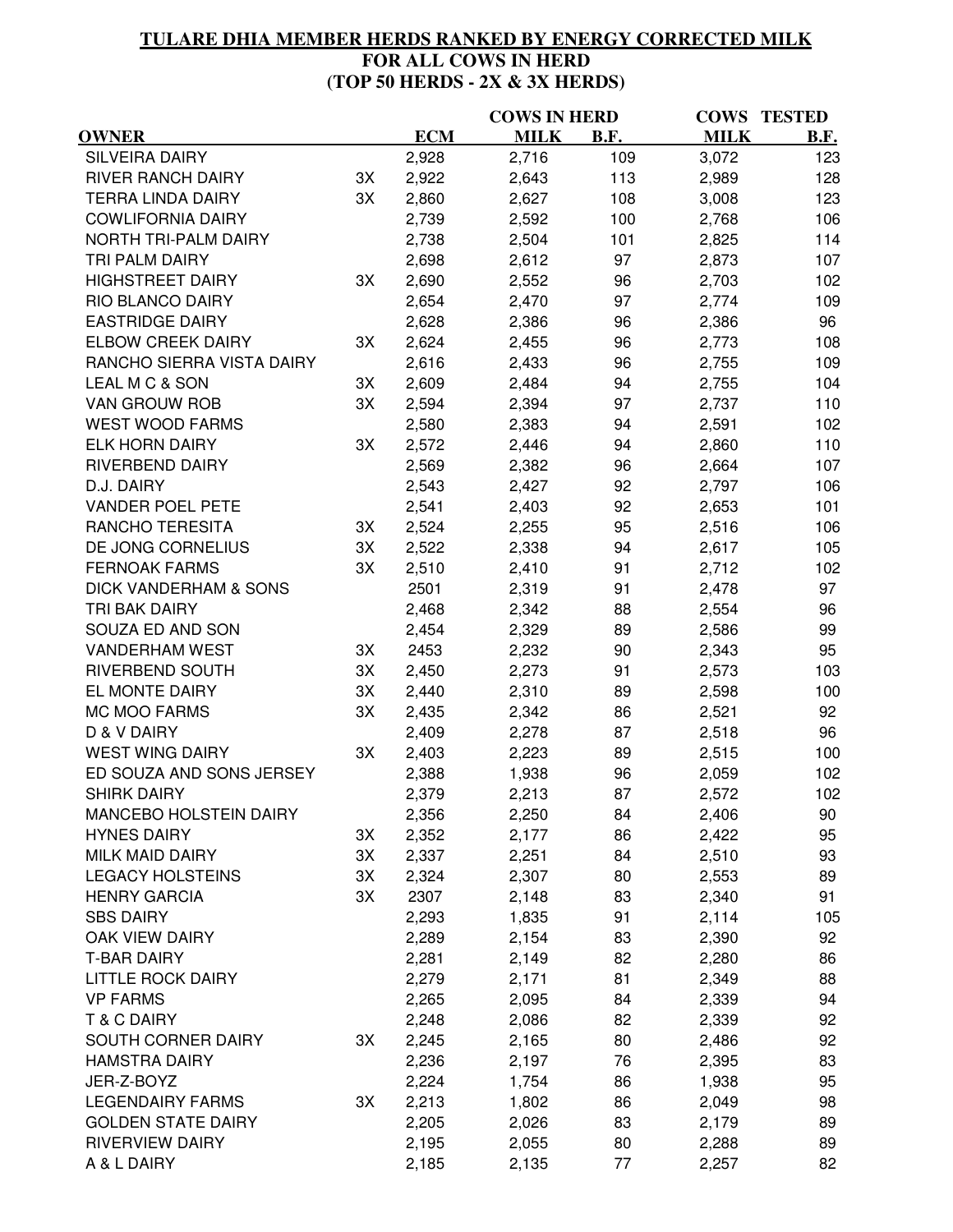#### **HIGH COWS IN MILK PRODUCTION**

|                          |    |       |             | <b>POUNDS</b> | <b>POUNDS</b> |
|--------------------------|----|-------|-------------|---------------|---------------|
| <b>OWNER</b>             |    | COW#  | <b>DAYS</b> | B. F.         | MILK          |
| <b>ELBOW CREEK DAIRY</b> | 3X | 10174 | 305         | 1,037         | 39,804        |
| <b>VAN GROUW ROB</b>     | 3X | 27157 | 305         | 1,388         | 39,282        |
| <b>VAN GROUW ROB</b>     | 3X | 25945 | 305         | 1,206         | 39,029        |
| <b>TERRA LINDA DAIRY</b> | 3X | 3577  | 305         | 1,505         | 38,877        |
| <b>RIVER RANCH DAIRY</b> | 3X | 7172  | 305         | 1,235         | 38,835        |
|                          |    |       |             |               |               |

#### **HIGH FIRST CALF IN MILK PRODUCTION**

|                          |    |       |             | <b>POUNDS</b> | <b>POUNDS</b> |
|--------------------------|----|-------|-------------|---------------|---------------|
| <b>OWNER</b>             |    | COW#  | <b>DAYS</b> | B. F.         | MILK          |
| <b>RIVER RANCH DAIRY</b> | 3X | 11467 | 305         | 1,072         | 34,236        |
| <b>RIVER RANCH DAIRY</b> | 3X | 11372 | 305         | 1,224         | 34,129        |
| <b>TERRA LINDA DAIRY</b> | 3X | 6734  | 305         | 1,173         | 33,761        |
| <b>RIVER RANCH DAIRY</b> | 3X | 11482 | 305         | 1,091         | 33,603        |
| <b>RIVER RANCH DAIRY</b> | 3X | 11348 | 305         | 1,281         | 33,540        |
|                          |    |       |             |               |               |

### **HIGH COWS IN BUTTERFAT PRODUCTION**

|    |      |             | <b>POUNDS</b> | <b>POUNDS</b> |
|----|------|-------------|---------------|---------------|
|    | COW# | <b>DAYS</b> | MILK          | B.F.          |
| 3X | 9253 | 305         | 37,602        | 1,731         |
| 3X | 7746 | 305         | 35,392        | 1,686         |
| 3X | 1889 | 303         | 35,453        | 1,678         |
| 3X | 8024 | 305         | 36,966        | 1,634         |
| 3X | 3512 | 305         | 34,303        | 1,632         |
|    |      |             |               |               |

| HIGH FIRST CALF IN BUTTERFAT PRODUCTION |    |       |             |               |               |
|-----------------------------------------|----|-------|-------------|---------------|---------------|
|                                         |    |       |             | <b>POUNDS</b> | <b>POUNDS</b> |
| <b>OWNER</b>                            |    | COW#  | <b>DAYS</b> | MILK          | <u>B.F.</u>   |
| <b>RIVERBEND SOUTH</b>                  | 3X | 25190 | 305         | 30,135        | 1,305         |
| RANCHO SIERRA VISTA DAIRY               |    | 11810 | 305         | 32,161        | 1,297         |
| <b>RIVER RANCH DAIRY</b>                | 3X | 11348 | 305         | 33,540        | 1,281         |
| <b>RIVER RANCH DAIRY</b>                | 3X | 11441 | 305         | 24,980        | 1,237         |
| <b>VAN GROUW ROB</b>                    | 3X | 31347 | 305         | 29,963        | 1,225         |

# **HIGH COWS IN PROTEIN PRODUCTION**

|                          |    |       |             | <b>POUNDS</b> | POUNDS         |
|--------------------------|----|-------|-------------|---------------|----------------|
| <b>OWNER</b>             |    | COW#  | <b>DAYS</b> | MILK          | <b>PROTEIN</b> |
| <b>VAN GROUW ROB</b>     | 3X | 27157 | 305         | 39,282        | 1,224          |
| <b>TERRA LINDA DAIRY</b> | 3X | 101   | 305         | 38,617        | 1,217          |
| <b>SILVEIRA DAIRY</b>    |    | 6108  | 305         | 34,031        | 1,207          |
| <b>TERRA LINDA DAIRY</b> | 3X | 3577  | 305         | 38,877        | 1,200          |
| <b>TERRA LINDA DAIRY</b> | 3X | 5879  | 305         | 37,616        | 1,189          |
|                          |    |       |             |               |                |